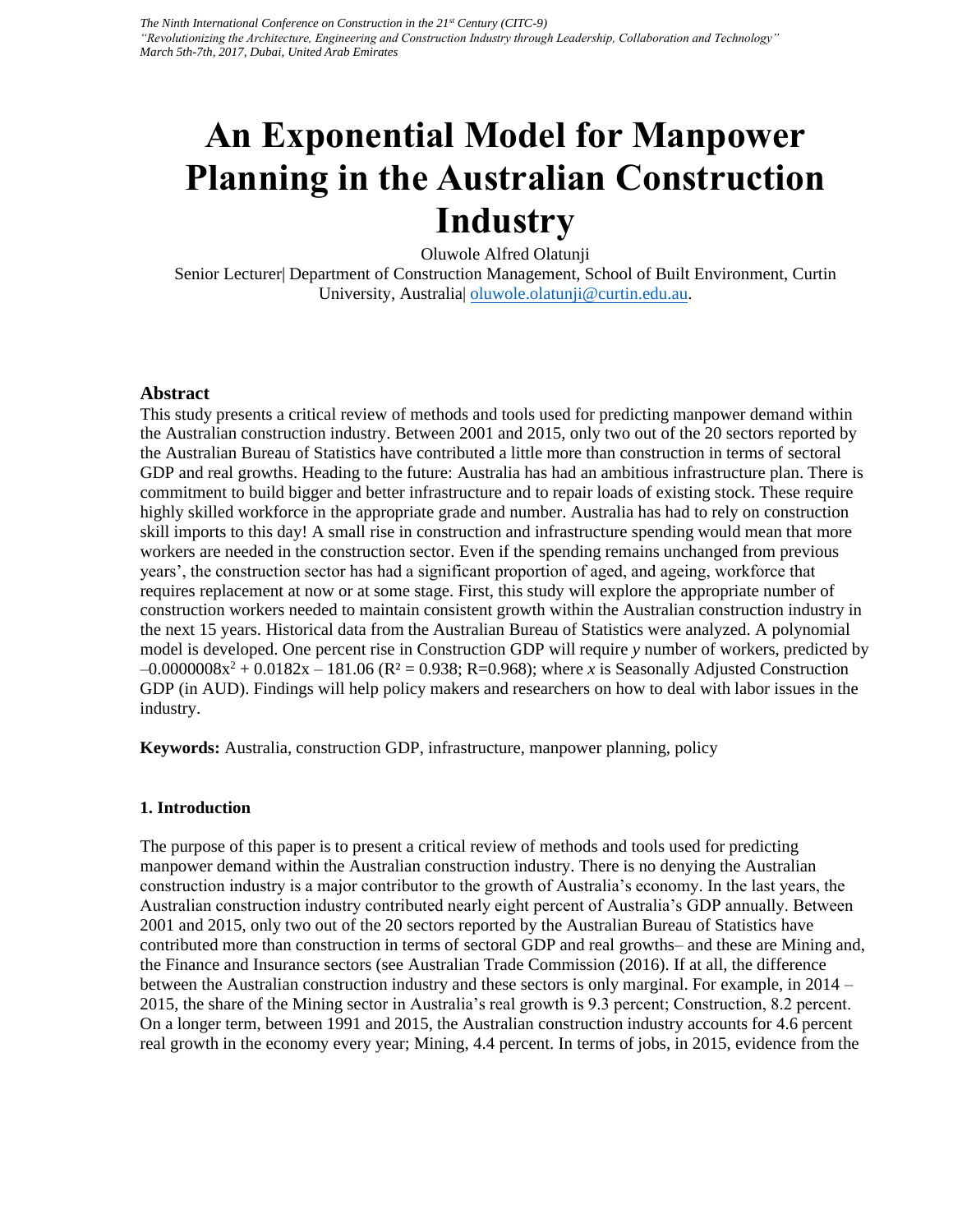Australian Bureau of Statistics' data<sup>5</sup> shows the Australian construction industry provides jobs for 8.9 percent of total number of employed persons in Australia; Mining, 2 percent. Now, pundits say the best of the Australian Mining sector is possibly over (see Edwards, 2014 and Humphreys, 2010). It is only logical that policy makers consider the potential impact of negative trends in the Australian mining sector on the health of Australia's larger economy. For example, as global economy slows down and the incentive for increased production plummets, significant job losses is anticipated (Corden, 2012). The construction sector could be a comfortable home for out-of-job mining workers.

A small rise in construction and infrastructure spending would mean that more workers are needed in the construction sector. Even if the spending remains unchanged from previous years', the construction sector has had a significant proportion of aged, and ageing, workforce that requires urgent replacement. More importantly, Australia's infrastructure demand is an unprecedented increase. Australian population is expected to exceed 30 million by 2031. Figure 1 shows some ongoing and projected infrastructure projects that are expected to be completed by 2013. This translates into significant increase in construction and infrastructure spending, consistently every year, from now beyond 2031. New assets need to be built bigger than before, old stock need to be upgraded; the required innovation and complexity are expected to increase. As a result, Australia requires some massive reforms on manpower supply into the construction industry. These relate to the uniqueness of the skill level, the level of productivity, advance techniques and technologies, and the appropriate amount of manpower. CAIRNS \$14.0bn



Figure 1: Projected new infrastructure projects to be completed by 2031 (by Australian Infrastructure Audit, 2015). Source: Infrastructure Australia (2016:61)

What is the appropriate number of construction workers needed to maintain consistent growth within the Australian construction industry? 2031 is some fifteen years away, however most useful strategic models focus on quarterly and yearly manpower supply plans (Ho, 2010 and Wong et al, 2004). How do researchers and policy makers predict and manage manpower supply in the Australian construction industry? How much of these tools and methods remain reliable as the nation heads into its classic construction and infrastructure future? This study focuses on reviewing methods and tools used for

 $\overline{\phantom{a}}$ 

<sup>5</sup> Catalogue No 6291.0.55.003 Labour Force Australia, Detailed, Quarterly, Table 4.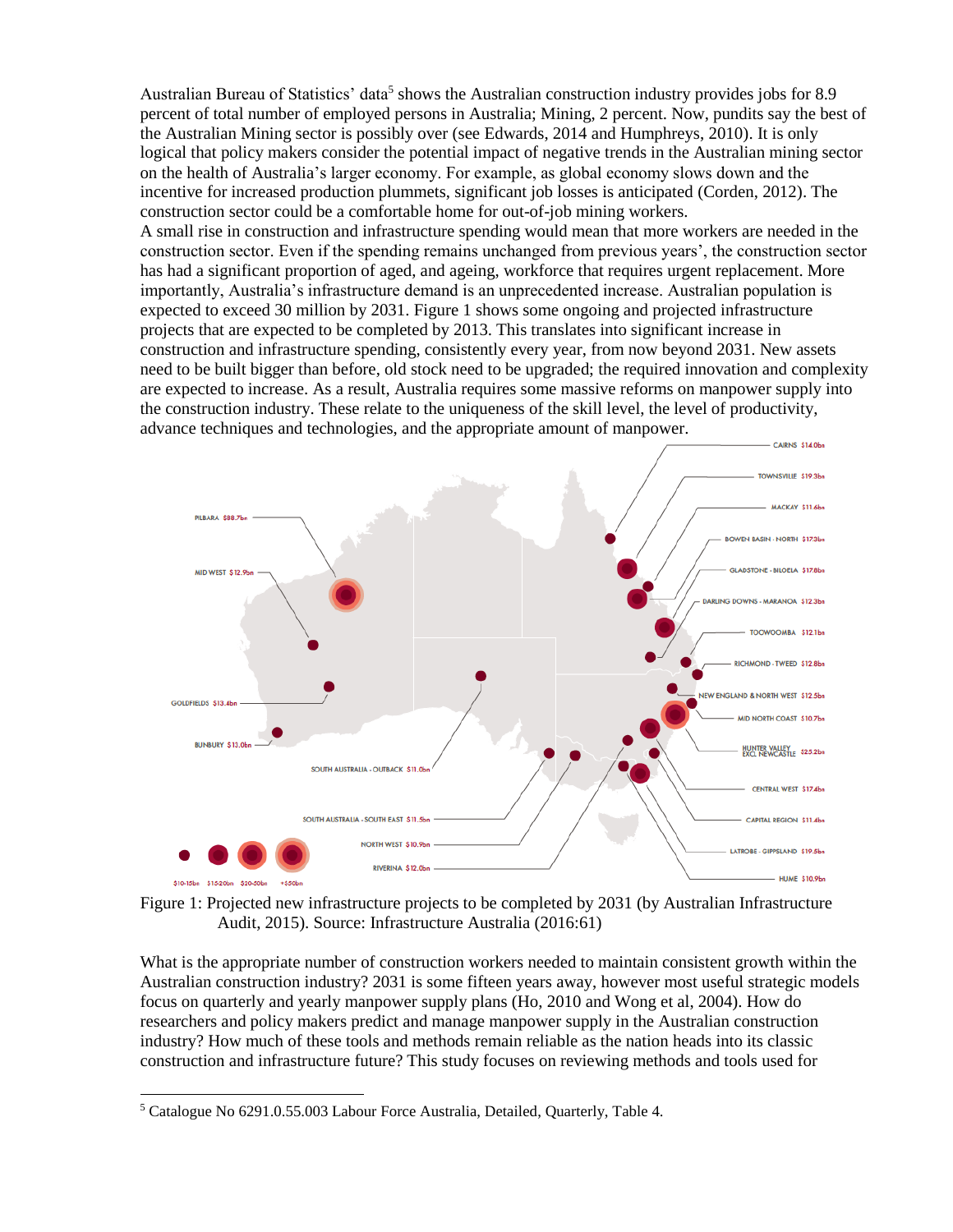predicting manpower supply in the Australian construction industry.

## **2. Manpower forecasting: Planning Tools and Methods**

There is no shortage of knowledge in normative literature regarding the economic importance of the construction industry, whether locally or globally. According to Hillebrandt (2000), construction creates jobs: in Australia, Construction is one of the very few sectors with consistent positive change in job numbers year after year. According to Australian Bureau of Statistics' YearBook published in 2007, every \$1million spent in construction has a roll-on effect of \$2.9 million; every 9 jobs in construction has a rollon effect of 37 projects in the economy. Meanwhile these are conceptual projections, with a clear gap on the relationship between construction expenditure and jobs. The work of Ball and Wood (1995: 307) is emphatically clear on this. Using data from the United Kingdom, their study points out there is only a weak relationship between additional construction expenditure and rise in employment. In addition, another dimension to the ABS's model is that the true value of \$1 amount will not remain the same forever, and construction activities and productivities are vulnerable to seasons, varying government policies, macro-economy variabilities and construction technologies (see Baloi and Price 2003 and Olatunji 2010). As result it is fundamentally misleading to model manpower requirement of the construction industry only on the basis of total or on additional dollar amount spent. This is because the relationship between the two is simply not linear. Construction estimators know this: certain aspects of construction activities only require intensive labor, whilst others require intensive equipment and or expensive materials (see Brook, 2012; and Harris et al., 2006). Invariably, some low cost projects can employ more people than other projects where cost is much higher.

There are many other models for predicting manpower supply in the construction industry. Wong et al., (2004) summarize these into four:

- **Time-series forecasting** approach, an extrapolation method that rely only on the relationship between time and previous achievements. Whether as linear modelling, stochastic modelling or exponential smoothing, adopters of time series forecasting approach only need to evaluate and compare historical data with recent observation, both with different weightings. As a result, they are best for short-term predictions. A major limitation of the approach is that it neither considers factors that triggers change patterns nor explains deviations from history. If observation patterns are not a continuum, for example like the impact of an economic recession or a radical change in business approach and construction method, the approach does not provide explanatory reasoning.
- **Market signalling** approach, which is based on market demand for labour based on indices like job advertisements, number of recent graduates, demographic distribution of existing workforce and so like. The approach only considers previous achievements, and there is only a limited statistical correlation between the variables being measured and actual job needs in the industry.
- **Top-bottom** approach, in which policy makers make projections on their perceived need of the economy. Such projections are often conceptual rather than being based on actual industry demands.
- **Bottom-up** approach, in which construction businesses articulate their skill needs based on present situations. Such needs are then articulated for future supply

# 3. Method

The main objective of this study is project the number of jobs required in the Australian construction industry is there is one percent growth in construction GDP. This analysis will focus on employments from construction sector and possible general impacts in other sectors of the economy. First of all, it is necessary to compare the relation between construction growth rate and employment growth rate from construction, which is showed in Figure 2. As can be seen, there is not a regular or similar variation in both rates in the last 15 years. However, a similarity is the positive values in the vast majority of time that indicates a constant growth in these aspects.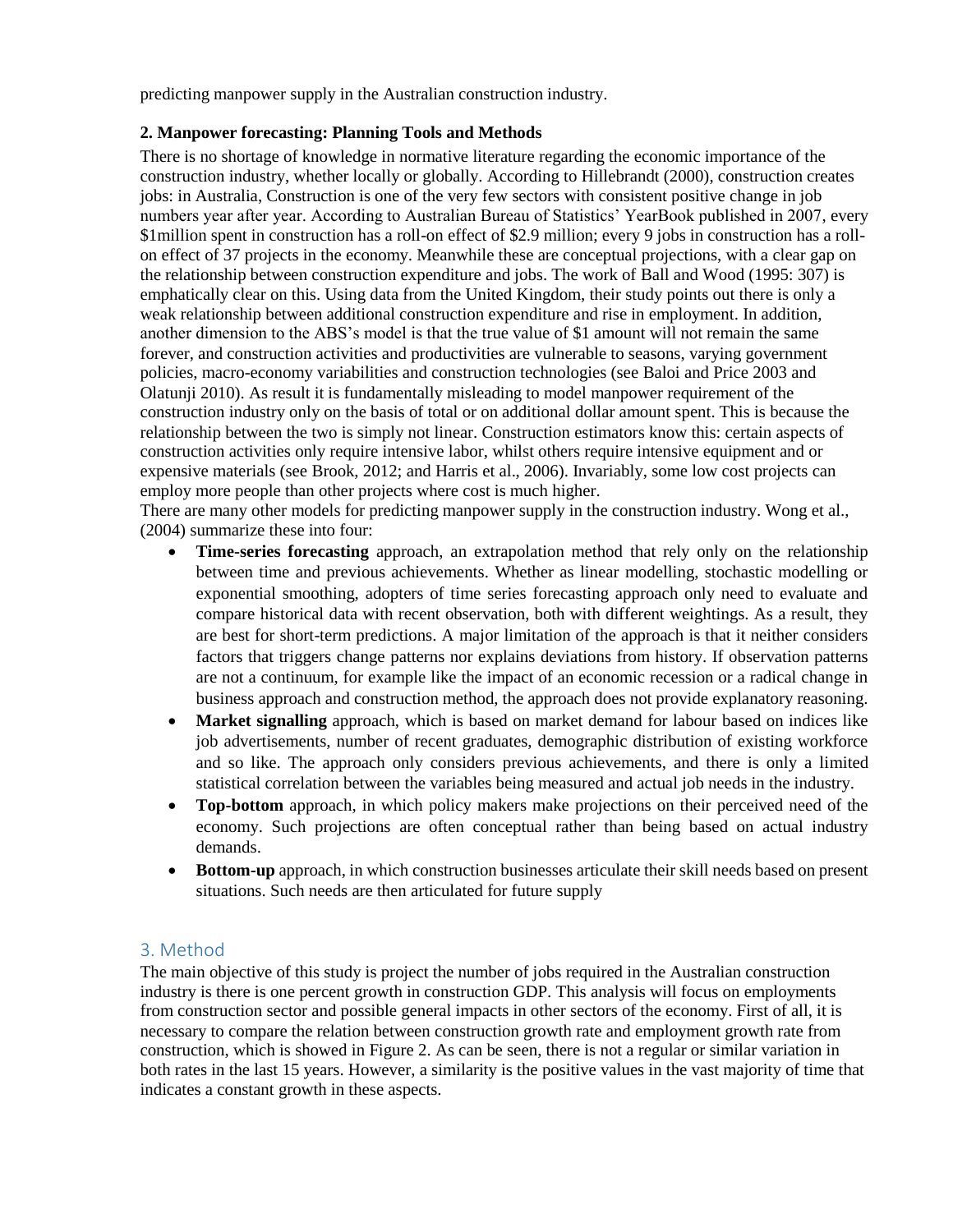

Figure 2 - Comparing Growth Rates

The projection will be based in two statistical methods: polynomial and linear regression methods. Best behavior parameters of the two models, based on data from the past 15 years, were obtained.

## 4. Findings and Discussion

Using the software SciDavis to interpolate the data was found the curve showed in Figure 3. A polynomial model is developed as  $y = -7E-08x^2 + 0.0182x - 181.06$ ; ( $R^2 = 0.938$ ,  $R = 0.968$ ).  $R^2$ , an adjustment measure, shows the extent to which the dependent variable *y* is related to the independent variable *x*. Construction employment, in this case is dependent on construction GDP as seasonally adjusted. 93.8% of the ordinate variable can be explained by the independent variable. In addition, R, the correlation coefficient, measures the degree of dependence and the correlation between both variables. The value, 0.968, indicates a strong correlation in this analysis. Then, designing the construction GDP to one percent over 2015 (\$126,166 million), the construction GDP to 2016 will be \$127,427 million. This means a growth of \$1.261 billion in construction industry. Utilizing the supposed value to 2016 construction GDP in the polynomial equation in Figure 3, only a total of 1,001.47 thousand jobs exist in the construction. This implies, despite a one percent rise in Construction GDP in 2016, about 45 thousand jobs will be lost. As shown in Figure 3, the negative scenario is as a result of a mild recent recession.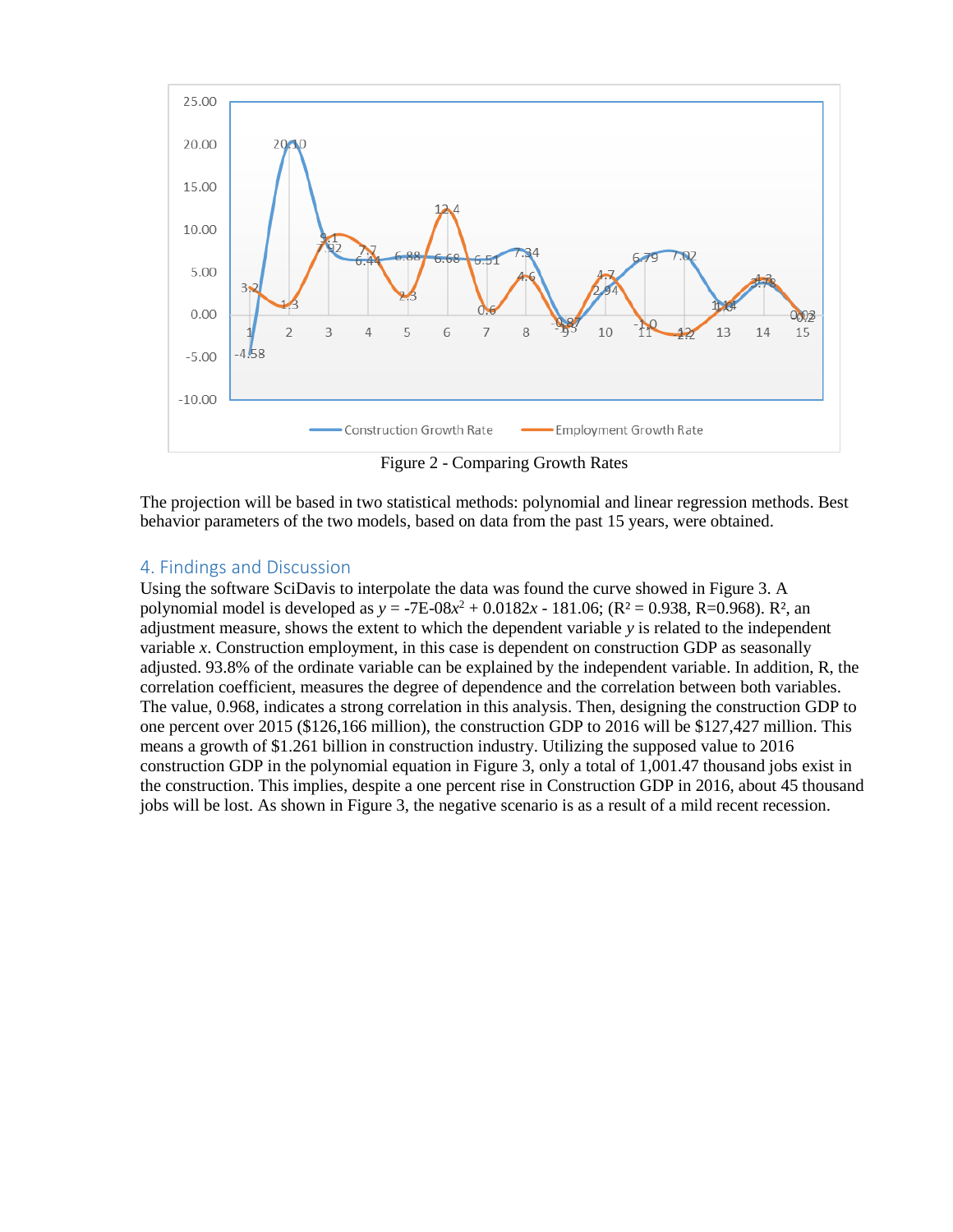

Figure 3 - Analysis Polynomial Second Degree

A linear regression model was also obtained as  $y = 0.0054x + 397.38$ ;  $R^2 = 0.8825$ ; R=0.94. The findings mean that this curve still fitting well to the data and do not refutes this analysis. So, repeating the process of putting the one percent growth in GDP construction over 2015 in this second equation, will be found 1085.48 thousand people employed in the construction sector in next year. It means an increase of 39.4 thousand jobs in construction industry.



Figure 4 – Linear Regression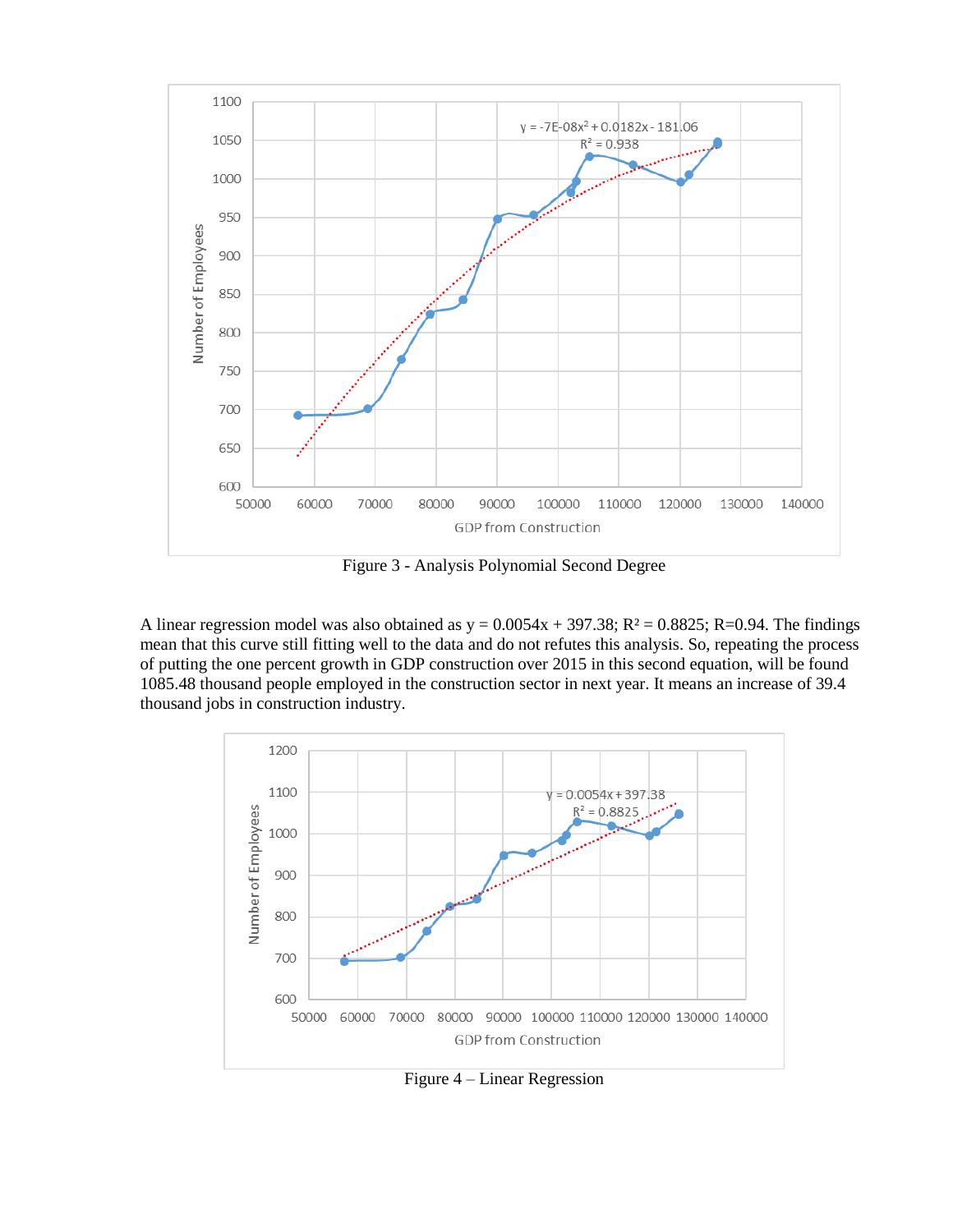Besides the increase seen in the number of jobs already, other impacts in the economy should be analyzed. The first step is divide the employed people according to their skill level of occupation. According to ABS (Australia Bureau Statistics) skilled level jobs are classified as follow:

- Skill Level 1 is commensurate with a Bachelor degree or higher qualification
- Skill Level 2 is commensurate with an Advanced Diploma or Diploma
- Skill Level 3 is commensurate with a Certificate IV or III (including at least 2 years on-the-job training)
- Skill Level 4 is commensurate with a Certificate II or III
- Skill Level 5 is commensurate with a Certificate I or secondary education

Using the percentage job per skill from 2015, was realized a projection to the next year. Some examples of occupation in each skill level from construction sector was used as example with its respective salary. The objective of this process is found an average salary and observe the impact on Australia economy. The results are showed in the Table Y, the average salary found was \$ 1335.2 per week. It means \$ 5,389,243.24 more circulating on the Australia economy per week. In addition, to have an idea about impacts in other sectors, was used average expenditure of the population in various sectors as showed in table'. Hence, construction growth will directly impact other sectors of the economy just by analyzing expenditures of new employed people. For example, new employees will spend \$ 2,377,733.97 on the transport sector, it means a significant impact to this sector.

## **5. Conclusion**

Increasing 1% in the construction GDP sector can represent a considerably change in the total GDP growth-rate of Australia. The relation between the numbers in the data collected was unclear. To analyze the collected data, the interpolation among construction growth GDP and the number of employees was done using the SciDavis, a software that provides formulas and curves. To have a more accurate analysis, a linear and a polynomial curve were used and compared, and also some different results were found. Using the polynomial line, which gave a more accurate curve, the result is not positive, presenting a decrease in the employment rate. On the other hand, when using a linear curve, the impact of employment is positive, presenting a growth on it. This increase can impact positively the economy. The number of employed people impacts considerably the expenditure, what means more money circulating in the country. This money circulation improves the economic growth of the country. However, a great problem in the construction sector, such as other sectors, are the ethical issues, that can represent a great problem in the economic advances. The construction sector plays a great role in the Australia`s economy, and the growth rate of 1% in this sector can impact considerably other sectors, due to the increase in money circulating. Furthermore, once is a great weapon to develop the economy, to increase the construction sector, the problems relating to ethical issues need to be looked into. Developing the construction sector, rising the number of employment and solving the problems related to the corruption on the construction sector, Australia can increase its economy. Hence, generating also more employment in other sectors and doing more money circulating, it means a more powerful economy.

### **References**

- Australian Bureau of Statistics (2007). "YearBook Australia 2007," [http://www.abs.gov.au/ausstats/abs@.nsf/3d68c56307742d8fca257090002029cd/ed62200727937](http://www.abs.gov.au/ausstats/abs@.nsf/3d68c56307742d8fca257090002029cd/ed6220072793785eca256b360003228f!OpenDocument) [85eca256b360003228f!OpenDocument](http://www.abs.gov.au/ausstats/abs@.nsf/3d68c56307742d8fca257090002029cd/ed6220072793785eca256b360003228f!OpenDocument)
- Australian Trade Commission (2016). "Why Australia: Benchmark Report." Australian Government, Canberra.
- Ball, M., and Wood, A. (1995). How many jobs does construction expenditure generate? *Construction Management and Economics* **13**, 307-318.
- Baloi, D., and Price, A. D. F. (2003). Modelling global risk factors affecting construction cost performance. *International Journal of Project Management* **21**, 261-269.